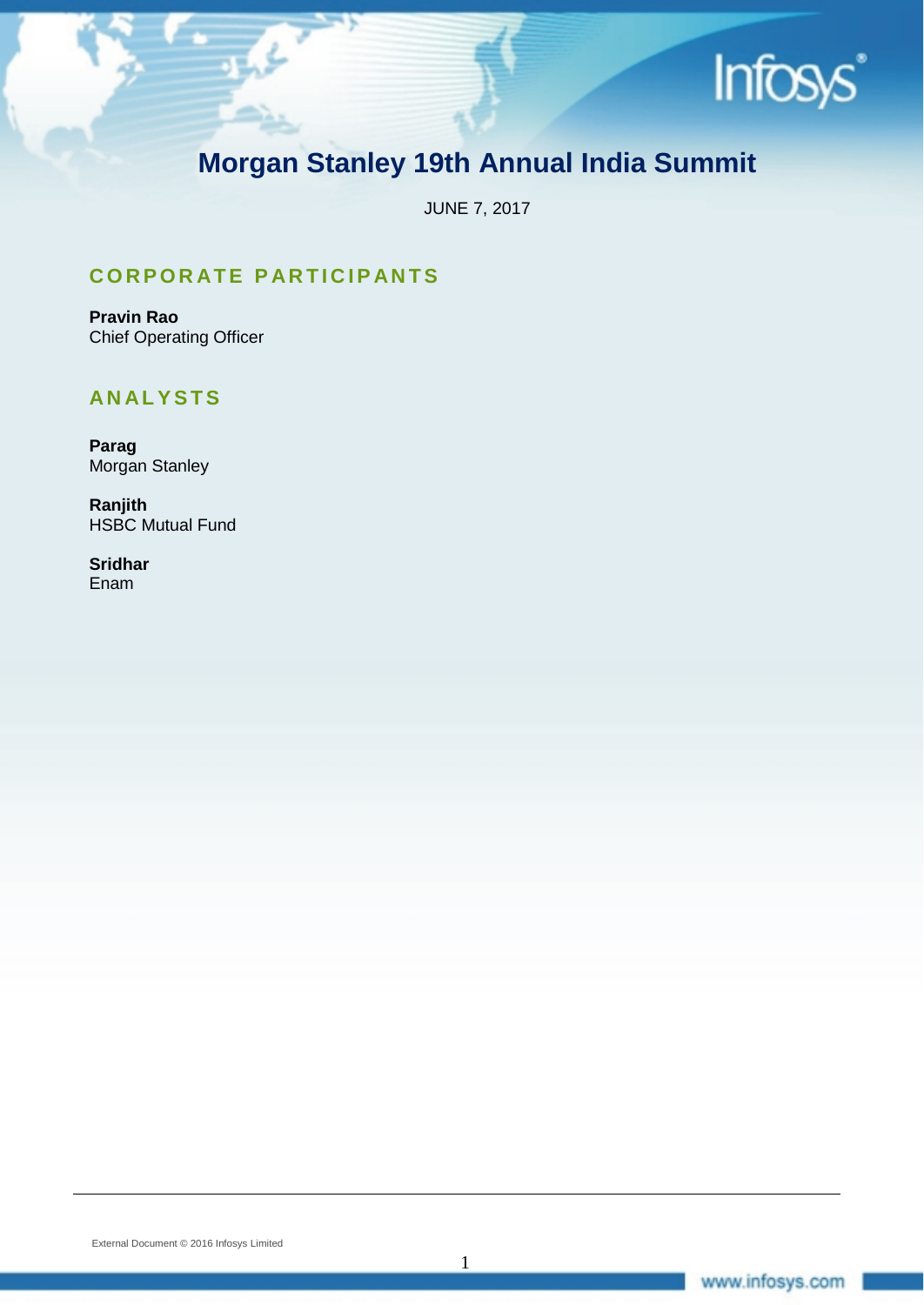

# **Parag Gupta**

Hi, Good Afternoon, everyone. I am Parag Gupta from the India technology team and it is my great pleasure to have Pravin from Infosys here with us. Pravin Rao is the Chief Operating Officer at Infosys. He is responsible for the overall strategic and operational responsibility of the company, and obviously he has been an old timer been with the Infosys since 1986. So I think it is a great opportunity to hear your thoughts, Pravin. There is a lot going on in the IT sector with respect to what is happening on the demand side, with respect to regulatory changes. So maybe the first question, we are seeing some comments that came out earlier today in the media talking about some amount of pricing pressure in the traditional business. So could you give us some insights on that, is there something incremental or is this something that you have been seeing over the past few years?

#### **Pravin Rao**

Overall, let me clarify, we are not seeing any pricing pressure as such. What we are seeing is there is tremendous amount of cost take-out that is happening in run the side of the business. If you look at the overall landscape with all the transformations happening, clients are looking at taking cost out and reinvesting them in newer areas because the IT budgets by itself is not increasing. Today when you look at historically on the run the side of the business, about 70% of IT budgets go towards run the business side and that is where clients are looking at taking cost out so that they can reduce the spend on run the business and repurpose the spend in newer areas in newer transformations and so on. So what this means is whenever any deal comes for renewal, particularly on Maintenance, Infrastructure Management, Testing and so on, there is a clear expectation from the client that over a period of 3-5 year deal term to take 30%-to-40% cost out. This is not something not new and it is something that we have seen in the last couple of years that is already reflected. So from our perspective, I just wanted to clarify we are not seeing any unusual pricing pressure. The rate cards remain the same and we have not seen any change in the same. In many cases we have seen rate increases as well. It is only dealspecific on the run the business side where clients are doing cost takeout. There is an expectation and that is where we have been seeing this in the last couple of years. So again, nothing new. Our guidance for the year on the revenue side remains at 6.5%-to-8.5% on a constant currency basis and on the margin side we have given a guidance on 23%-to-25%. We remain committed to that, absolutely no change.

# **Parag Gupta**

Great. Looking at the revenue side of things, and you talked about there is a whole pressure on run the business, so could you give us a sense of what is happening on decision-making cycle, are clients taking longer? Any unusual deal activity that you have seen since the last quarter, anything that you would like to highlight?

# **Pravin Rao**

I think there is nothing unusual in the decision cycles. It remains consistent as we have seen in the past. What we are really seeing is while the cost takeout is happening, at the same time, the pace at which the reinvestment is happening is not uniform. In some cases, we are seeing clients are very clear about the roadmap ahead and they are repurposing spend. But there are many clients where either their infrastructure is not ready for them to invest in newer areas so they are doing it in a phased manner or in many cases clients are not clear about the roadmap, they are doing some pilots and other things. So that is reflected in the ticket sizes of some of the new investments. The ticket sizes are small, most of them are being done in an iterative way and it takes over a year for them to complete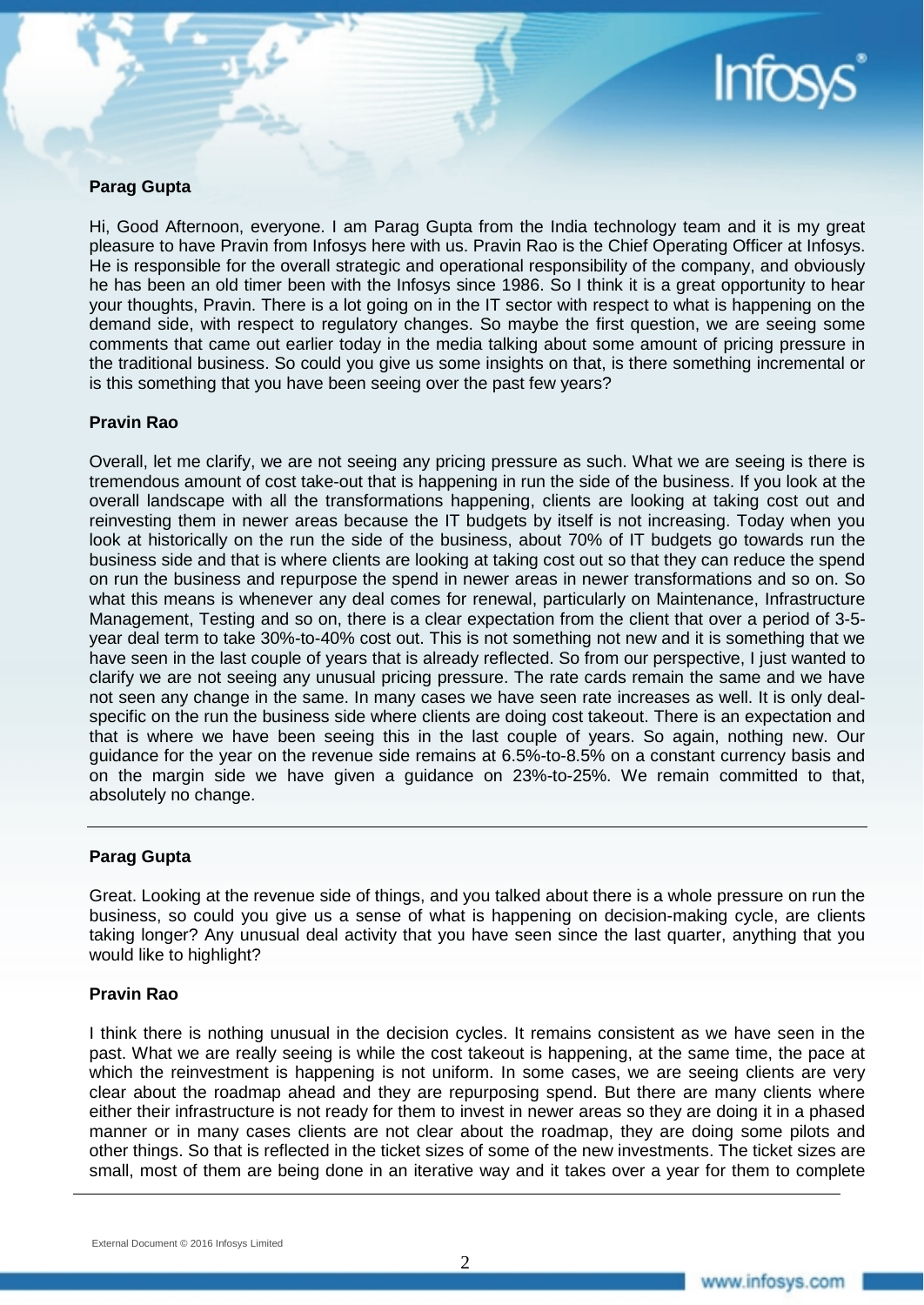the roadmap. That is the difference we are seeing. But other than that, we are not seeing any slowness or anything. It is more a question of people trying to do in a very iterative way.

# **Parag Gupta**

You had called out Retail as a vertical which is seeing pressure because of what is happening to the retailers themselves. Does that continue to remain a soft vertical, has that worsened or is that in line with what you were seeing at the beginning of this year?

#### **Pravin Rao**

I think Retail will continue to be volatile, has been volatile in the recent past and at least in the near future. That sector is really impacted. In the last few months, the amount of store closures and all we have seen is probably much more than we ever seen in the past. The brick-and-mortar retail is under tremendous pressure. While brick-and-mortar retailers also have embarked into online and eCommerce side of the business, as a percentage it is still a small part of their overall revenue. So from that perspective, while the online part of the business is growing much faster but the brick-andmortar side is under pressure. So that is reflected in terms of this appetite to spend. So they continue to invest in areas like analytics, areas like eCommerce, omni-channel commerce and so on. But overall, they are very cautious about spend in other areas and that is reflected in the spend propensity. So at least in the near future, we do expect to see some continued volatility.

#### **Parag Gupta**

Financial Services, generally your commentary has been positive. We have heard some positive comments from other large vendors as well. Are you beginning to see some of that coming in spends or do you think it is still likely to be back-loaded to this calendar?

#### **Pravin Rao**

First of all, for the last couple of years, our growth to a large extent has been driven by good performance in Financial Services. We have done well and it has been broad-based not only in Americas, but in Europe and rest of the world including Australia as well. So we continue to be optimistic about Financial Services. This year there is an expectation at least in Americas with rise in interest rate and less focus on the regulatory side of business, that the spend will come back in a big way. There is a talk about it, but we have not seen it happen so far. Expectation is it may happen sometime late in the year and you may see some positive impact of it in the second half. But right now we have not seen any tangible signs of it. There is lot of talk about it only.

# **Parag Gupta**

But what do you think is happening, is it just that banks are taking more time to spend or is it just that it takes time for their positive earnings to translate into higher IT spend?

# **Pravin Rao**

I think it is a combination. Obviously, there is some sense of wait and watch mode because the new regime is in place, they are trying to be comfortable what is happening out there. At the same time, I think they are also trying to identify areas, trying to prioritize and areas of spend and so on.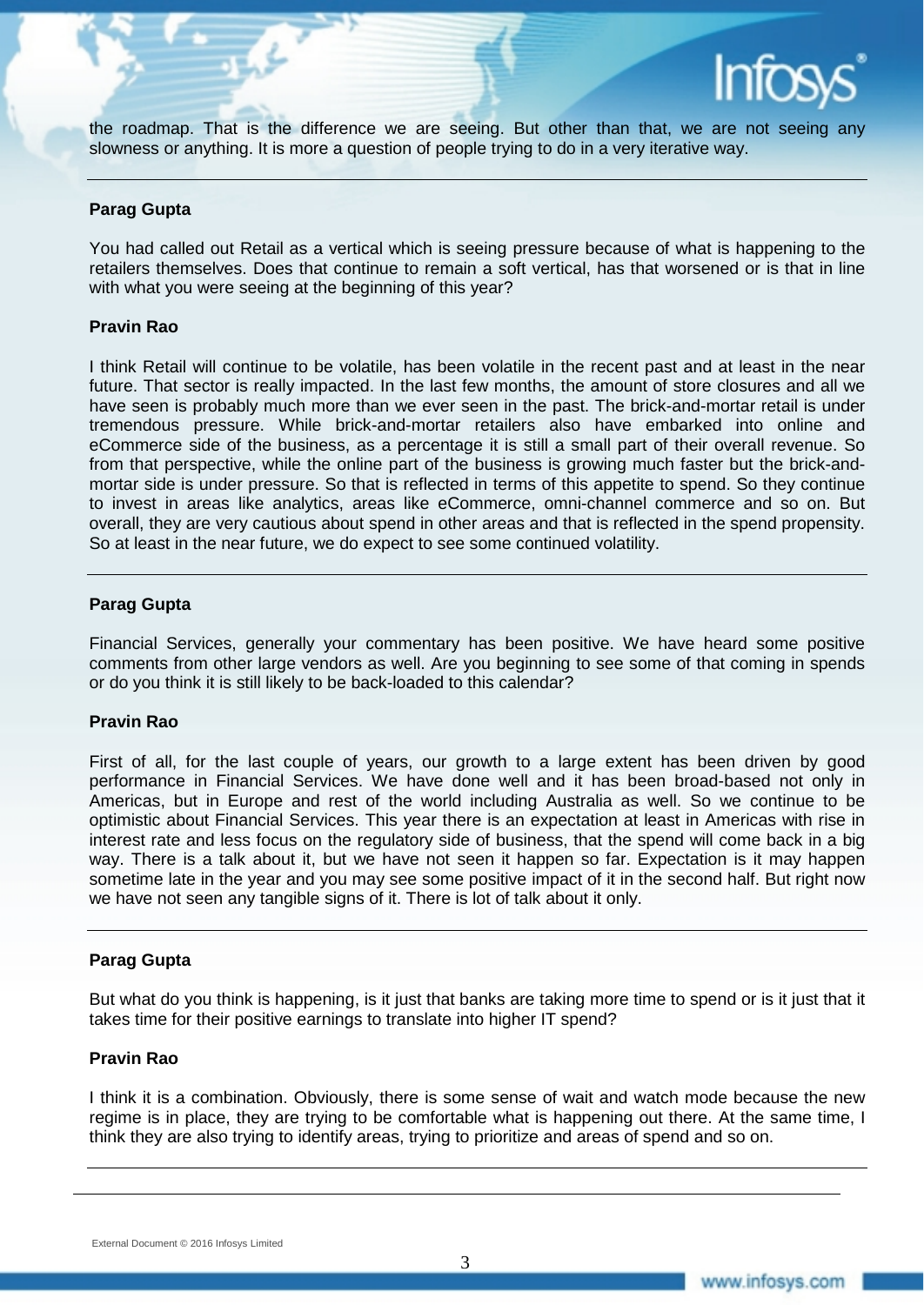# **Parag Gupta**

If I look at your core business, your business of IT Services and Operations business which is about 60%, 65% of revenues, I think one key way to grow that part of the business is to keep winning large deals. We used to see large chunky deals in the past but obviously that kind of changed because of digital coming in where the deal sizes are smaller. So what really is happening on the deal activity side pipeline, do you see the pipeline growing much better than what it was same time last year and what is really the composition of that?

# **Pravin Rao**

The pipeline is decent. In the last couple of years we have had good progress in large deal wins. Last year on an average every quarter we used to close about \$800 mn of TCV with 5, 6 large deal wins. In fact, some of our revival in the last couple of years have been driven by our increased share of wins in the large deals. The pipeline continues to be healthy. One of the concern areas has been a good percentage of the large deal wins, particularly in the last year has been renewal. There has been smaller percentage in net new. So this is something we are watching out for. But barring that I think the traction or the pipeline that we see in a large deal is consistent with what we have seen in the past with probably a larger share as a percentage from renewal versus new. So not sure whether it is a secular trend or not, but it is something we have to wait and watch out for.

#### **Parag Gupta**

If I look at Consulting, we did see some issues with the Consulting business in the June quarter of fiscal '17 and I think the company has taken several initiatives to kind of stem that issue. What would you think about your Consulting business today, do you think you are out of the woods or there is still more left to be done?

#### **Pravin Rao**

There are two parts to our Consulting business. On the North American side of consulting business which we grew organically, that part of the business is doing well. Most of the focus there is on newer areas, on digital, analytics, helping customer drive transformation and so on. So that has been doing reasonably well though it is a small percentage of our overall Consulting business. The big part of our Consulting business has been the Europe. There is a company called Lodestone which we acquired a few years back. It was a predominantly, Package Implementation-based Consulting, predominantly SAP-oriented thing. In the last year, year and a half, we have seen some challenges in that space. We were surprised with slowdown in Consulting in first quarter of last year. But since then we have tried to arrest the degrowth, we have tried to stabilize it. But we are still not out of the woods. Last year we were majorly impacted with de-growth. This year we are working on revitalizing Consulting, trying to repurpose and to build the right kind of skills which is in line with part of the new areas we are looking at. So in our mind Consulting has to be the tip of the sphere. They have to lead us into newer areas and have to work with the clients in terms of helping them drive transformation and find the right problems to solve. That is the role of Consulting we see. It is less about package, but more about newer technologies and problem identification and so on. So we are trying to repurpose the Consulting, trying to rebuild new skills and capabilities. So it is a generic. We will probably take whole of this year to restructure and revitalize Consulting. This year also we expect overall consulting to be muted but we hope that at the end of the year we will have a stronger base for it to get back to normal probably in the next year.

**Infos**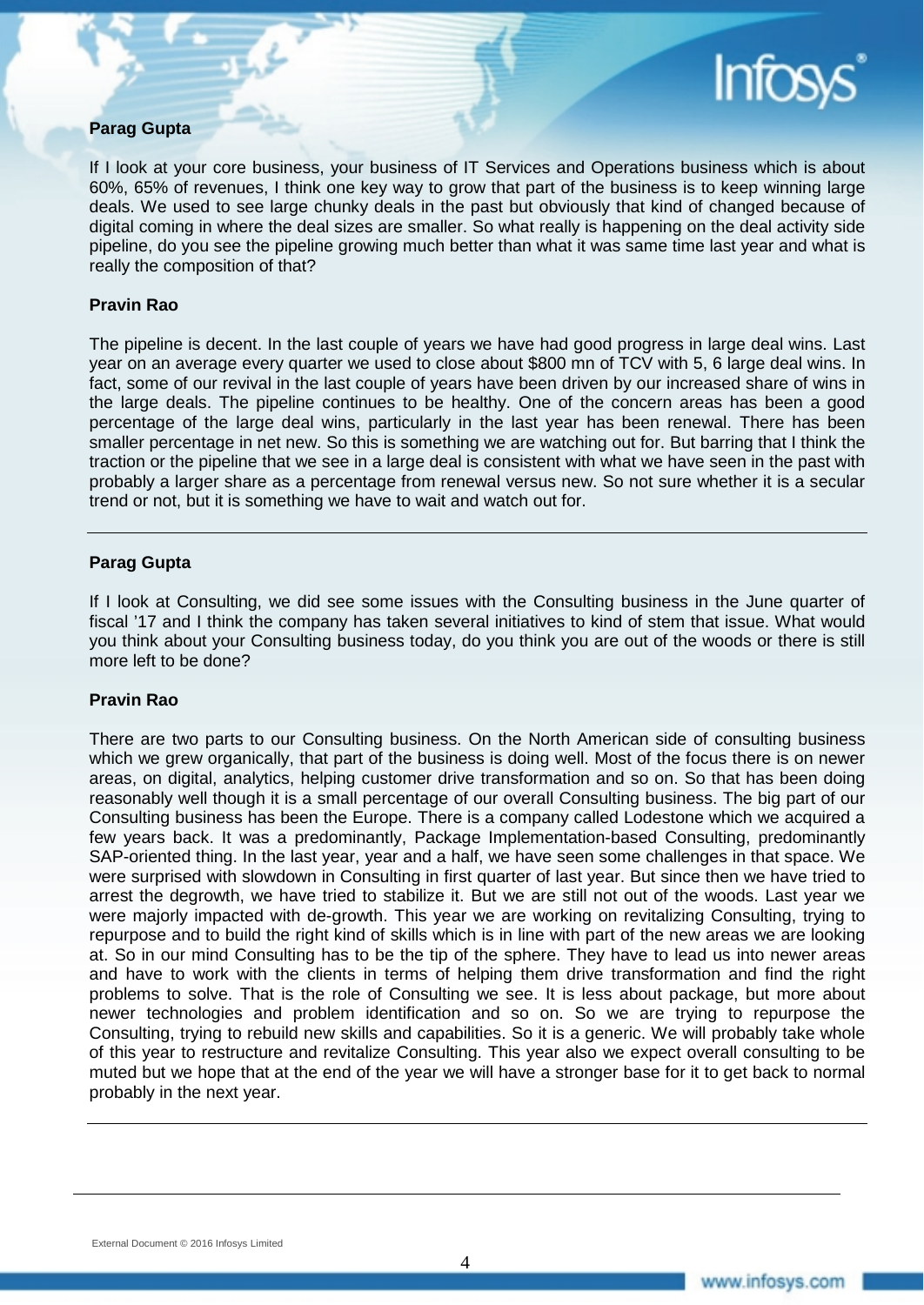# **Parag Gupta**

The new strategy that Infosys worked on versus whole strategy of new and renew. I think this has been something that you have been putting in place in the last two years or so. So if you were to look back what do you think has worked on that strategy and what has not worked?

# **Pravin Rao**

From an outcome perspective, I think the last two years has been fairly positive. If you look at in FY'16, we grew at 13.5% constant currency, which was industry leading growth. Last year FY'17 we grew at 8.3% constant currency which is perhaps #2, but if you ignore the inorganic growth from some of the competition we probably are #1 from a growth perspective, even though it was much lower than what we did in FY'16. It was still pretty decent. So from a growth perspective, things are looking good. Our focus on reimagining service lines on the basis of automation and innovation is working fairly well. We have seen good traction for our Nia tool, Nia product which is from the automation side of the business. We have seen more than 130 client engagements on Nia with strong analyst endorsements. One of the things we have done as part of our strategy is moving from People-Only to People-Plus-Software paradigm. So basically, embedding tools, software into our each of the service lines and making them much more productive, much more differentiated. The Software side of the business has also done well. It has grown in the last year by 42% even though on a smaller base with a much higher revenue productivity and is trending well. In our core businesses, we have identified a set of new services that is also growing at a much faster pace and at high revenue productivity. In our core business, there are two parts, new services like API Economy, Open Source, Digital and Analytics. That part of the business is growing well. The other part of it like maintenance, infrastructure management and so on, while it is growing well but there are severe pressures from the commoditization in that space. There our focus is driving more automation, embracing more AI, automation and improving the revenue productivity and so on. Net-net, I think when you look at it from services perspective, both on the new and renew side, we are doing reasonably well. The other part of our whole strategy was about focusing on the cultural transformation of the company itself. At the end of the day our belief is innovation is not the domain of say 1,000 people sitting in one corner and doing cool stuff, it is about the 200,000 of Infosys people working on innovative things and challenge the status quo. About a couple of years back, we learned this initiative called "Zero Distance." The whole notion was about greatest value coming from being closer to the core, being closer to client and being closer to end user. So we were challenging people to come up with new ideas and so on. In the last two years, we have seen about more than 2,000 plus new ideas come. Most of the ideas are fairly trivial and not really ground-breaking. But the idea is not about finding breakthrough idea through this initiative, but it is more about changing the mindset, about people challenging the status quo, being more innovative and so on. That has also come out extremely well. Net-net, it has also resulted in much more energy and excitement within the company. Attrition has come down dramatically. Today, our focus is more on high performance attrition which is less than single digit. We are more focused on it whereas rest of the attrition is under control within whatever norms we have faced. So overall I think if we look at from all parameters, employee engagement, attrition, growth and margins despite the headwinds and other things, we have been able to manage margins within the narrow band. Looking at all the outcomes perspective, we believe that we are very satisfied with the progress so far. It is a journey we still have long way to go but we are very optimistic about what we have achieved so far.

# **Parag Gupta**

So Pravin, you talked about automation, you talked about people plus software and you talked about commoditization. So if I were to put all of this together, I think 55% of your revenues get generated by about 65% of the workforce and I would assume that's the portion of business that is also getting commoditized faster going forward. So from an automation perspective, how much automation do you think you need to keep doing to ward off this pricing pressure? Second, when do you start seeing the

**Infos**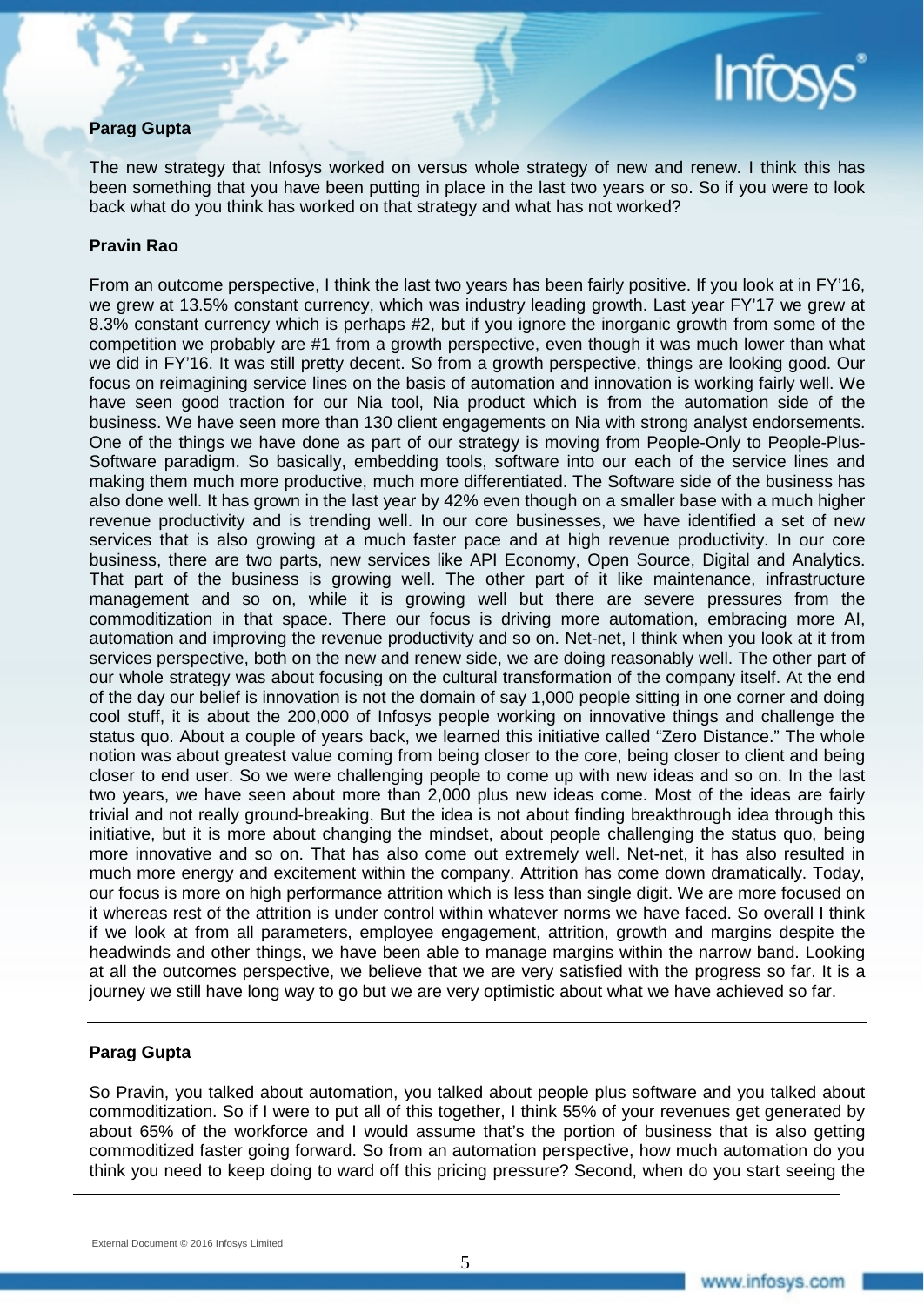

benefits of automation in numbers either from a revenue per employee perspective or from the margins? Everyone talks about automation, it is just that where are we in that journey and how much more time before we start seeing some early signs of that?

#### **Pravin Rao**

When I talk about it, I am talking IT industry in general. We are in the early stages of automation. All the automation that we have done so far is mostly less to do with Artificial Intelligence, Application of AI but it is more to do with scripting and so on. But in the recent past, in last year or so, we have seen AI Technologies mature**,** Application of Artificial Intelligence, Cognitive Intelligence into Automation. So the opportunity is huge. That way even within Infosys we believe that we can drive automation much more both from breadth perspective as well as depth perspective. Today, our focus has been mostly on fixed price projects. We can now expand into time and material. Similarly, our initial focus has been in Cloud and Infrastructure Services and in Testing. Today, we can extend it to Package Implementation, to Maintenance and so on. I think there is much more opportunity in terms of driving more AI-led Automation. So, our belief is over a period of time, difficult to predict, but at least in the next two to three years we can probably get much more significant benefits through automation. When you look at Cognitive Intelligence, it is more about learning, more you use the better the system becomes and better the application becomes. So with more adoption of automation, I think the benefits will start kicking in much more than what we have seen today. The other question is how much of it are you able to capture yourself and how much are you able to pass it back to the clients? Today, we are in a situation where if clients are expecting 30%, 40% cost reduction in TCO over the deal term of 3-to-5-years, then it is possible with whatever benefits we are getting from automation through operational lever, a significant part of it is being passed back to the client. But over a period of time, I think if the outcome from automation becomes more, and if we are able to retain some of the benefits internally, then I think you can see much more impact that what you are seeing today. So just a long answer to this one, but we believe that there is much more we can get out of automation than what we are getting out today.

# **Parag Gupta**

But do you think that the benefits of automation will possibly start flowing when your engagements models actually shift more to fixed price rather than time and materials, so do you think that needs to happen before you start seeing the benefits of it?

#### **Pravin Rao**

Yes, obviously, your ability to capture or at least get a good share of it happens only when it is fixed price. If it is time and material you are passing it entirely back to the client. So the first step is to do more and more fixed price or convert your time and material to fixed price. Once you are able to do that, then any incremental benefit you can capture beyond what you have already committed to clients is to your line.

#### **Parag Gupta**

But are those kind of conversations happening? Do you think fixed price at some point in time can start becoming 70-80% of revenues or do you think that it is going to be a lot slower and gradual?

#### **Pravin Rao**

I think those conversations are happening. Most of the new managed services projects are typically fixed price. So at least net new almost everything is fixed price. For the existing one, I think either you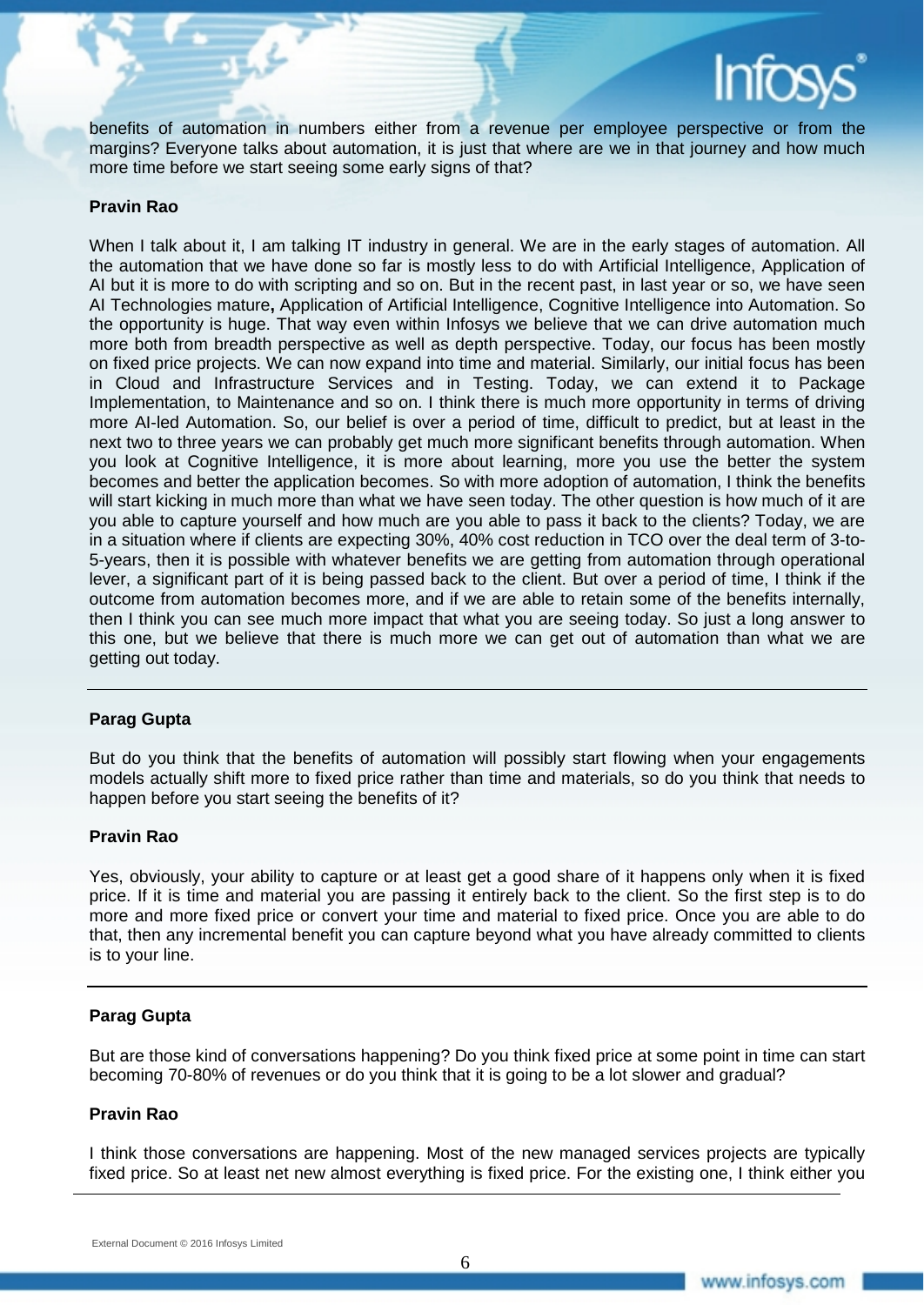have to start the conversation with the client or in some cases if it is very close to the end of the deal term, you have to wait for the contract to end before you try to convert into fixed price. It is a journey, but I think the more you are able to fix price the better your ability to capture the benefits to yourself.

# **Parag Gupta**

Moving to a different topic which is on visas and the whole regulatory situation that is playing out globally, have you seen any delays in visa processing times after whatever changes happened on that front? Or do you see any change in client behavior given what is happening on the visa front?

# **Pravin Rao**

We have not seen any noticeable change in visa approval time. Obviously, the premium processing of visa has been suspended which they have done in the past. So that to some extent has an impact because earlier you were able to quickly send someone on premium, but now you will have to wait for approval before you can send. Anyway, the reliance on premium is not too high. So to that extent it is not a big impact. Overall, we have not seen so far any noticeable impact or delay from a visa perspective. But having said that, I think given what is happening on the geopolitical and increasing tendency of protectionism, not only in US but in other parts of the world, at least we within Infosys have been on a journey to try to increase our local presence over the last year or two and recently we did announce our commitment to recruit about 10,000 people over next two years in US to help in this journey. We will continue to focus on that aspect, continue to focus on increasing the local presence in all the markets where we have significant presence. That in our mind is probably the only way we can mitigate any long-term impact that you could have or uncertainties around the visa.

# **Parag Gupta**

You talked about the 10,000 hiring plan in the US. So could you give us a sense of how do you see this happening. Is this going to be a lot more gradual? Where are you in that process? There is generally a talk about lack of availability of enough talent in the US. So, how exactly do you think you are going to be circumventing some of that?

#### **Pravin Rao**

Ideally, we would love to have a big percentage of that 10,000 experienced people so that you can deploy them immediately and get benefits out of it. But the reality is that there is generally a skill shortage, particularly in the areas of technology that we are looking out from an recruitment perspective. So we have taken an approach of a combination of experienced people versus fresh graduates. So we are going to all the premier colleges there as well as community colleges in and around US. We started that process this year. We have started making offers to the colleges. We have had the first batch come in. We have created a training infrastructure. As part of this initiative, we are creating for development centers along with training infrastructures in different parts of US. The first one we have identified Indiana. So we are in the process of identifying other centers as well. We are early in the game from overall number perspective but the process has started. We have had our first batch and have started training them and so on. So journey has commenced.

# **Parag Gupta**

How should we think about the impact of this whole hiring? One, about shifting onsite and hiring more locals in terms of wage differentials if there is any. If you could give us some sense on that front. Second is how can this impact onsite utilization given that right now you are sending visa-based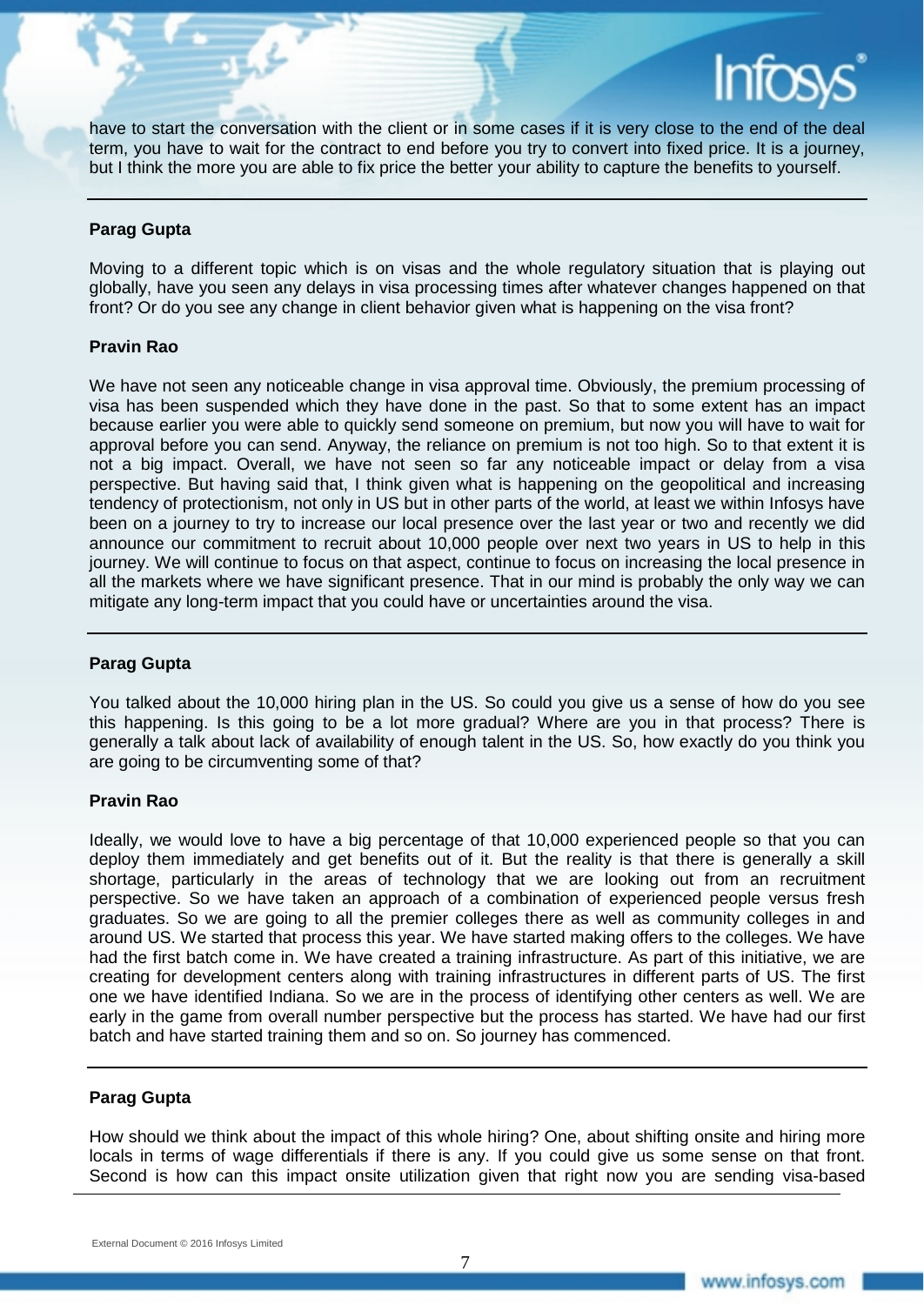

workers or just in time basis but would you need to then start creating a bit of bench, so what impact does that have on utilization?

#### **Pravin Rao**

Overall from a salary perspective, there is no change because we have never differentiated between deputy whom we sent from here versus locals. We give whatever is the market salary and we do not differentiate. So from a salary perspective, there is no impact. The only impact is on the utilization because in the past as you said in between projects when the bench time is large, we had the ability to send people back offshore if they were from India. But with locals you will not be in a position to do that. So consequently, your utilization is expected to come down. Historically, we have operated at onsite utilization of 93%-95% which is significantly high. That will come down but that has already been factored in our margin guidance. So to that extent, I think any potential impact of lower utilization is already factored. It is early days. We have to figure out. Because in the past also our recruitment was mostly experienced people. Now when we start recruiting trainees, then you have to build a pyramid in US. We have to figure out what kind of folks you need to deploy fresh and what kind of trained people on projects in US. So some of it we will have to learn as we go along. So we expect this year to be a learning year in terms of what kind of people pyramid and utilization we can expect in this kind of model, the challenges in terms of recruitment, and so on we expect to learn during the course of this process.

# **Parag Gupta**

So I am just going to poll for if there are any questions in the audience.

#### **Ranjith**

Hi, thanks. Ranjith from HSBC Mutual Fund. In the last results release, you commented that the first half of FY'18, you have better visibility and hence growth is likely to be better in the first half than in second half. So does that hold well even at this time? If yes, what will be drivers of that? Do we have more confidence in the GST ramp up or it is more of a balance view in terms of the growth in first half?

# **Pravin Rao**

There are two or three things. One is, given the nature of what is happening, the situation is extremely volatile. The visibility you have at any point in time is one or two quarters kind of a thing. That is one of the reasons why many companies have stopped giving guidance and even for that matter NASSCOM this year have deferred giving the guidance for the year given the volatility. So that is one factor. From a visibility perspective, it is restricted to one or two quarters. Secondly, more importantly, in this industry there is the seasonality. So typically Q1 and Q2 has always been best, not only for Infosys but for this industry, Q3 has always been subdued because of furloughs and holidays and so on, Q4 at least from Infosys perspective in the last few years Q4 has been pretty muted for us. So looking at from history perspective as well, typically, H1 is always better than H2 and that is what we try to reinforce when we gave guidance. Lastly, there is nothing to do with GST or otherwise because the share of India business in our unit is very small. It is only about 3%, 3.5% or so. It will not make too much of impact in your overall numbers anyway.

# **Sridhar**

Hi, this is Sridhar from Enam. Can you just comment on the pricing pressure for clients that you mentioned. Is it more industry related or is it specific the 20%-30% cut in pricing for clients, some CNBC flashes were coming today?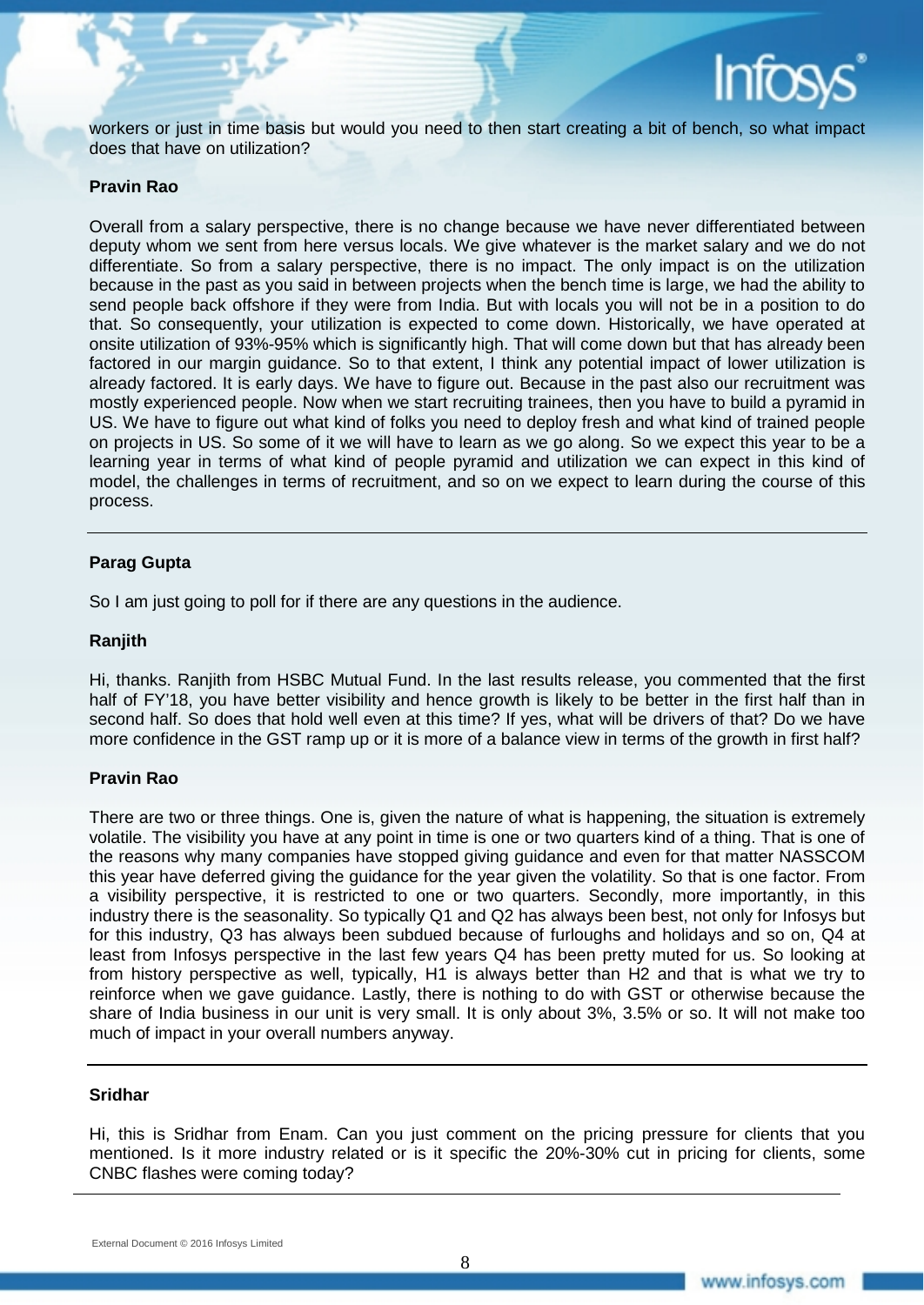

# **Pravin Rao**

Once again, I want to clarify. Pricing is stable, there is no 20%-to-30% cut, and it has been misquoted. The question I was asked was "What is the reason why you are seeing slowdown in the industry growth rate?" My response was, if you look at the overall business from a client perspective, about 70% of their IT budget they spend on run side of the business, this is maintenance, testing, infrastructure management and so on, about 30% they spend on change the business. Today, with all the technology transformation happening, clients see the additional funds to invest in newer areas, namely, Digital, Analytics and so on. But today, their IT budgets remain constant. So the only way they can invest in newer areas is to take cost out from the run the side of the business and then invest more in the change the business. So that means whenever a deal comes for renewal, clients are typically looking at 20%, 30% cost takeout. So when a bid comes for renewal, be it maintenance, infrastructure management, these are typically three-year to five-year contract. So at that time, if client is today spending \$100 mn, over three-years, they would expect you to probably to do the same kind of work at maybe \$70 mn or \$80 mn over a three-year period. So that is the only thing that we are seeing and that is something not new, not only Infosys, the industry has been seeing over the last two-years. We have been talking about it. We have talked about commoditization of run the side of business and that is what we are referring to. On actual rate card and pricing, there is absolutely no pressure. We have not seen any demand for cuts in the rate card, it remains stable. In fact, even in some of the maintenance or infrastructure management, while we may go aggressive with pricing discounts on the overall TCV, but any incremental change request and all will come at regular price points which is much higher than what you would have had at the time of bidding. So once again, pricing is stable, there is no incremental pressure, not for us, not for the industry. It is just that in one part of the business there is commoditization happening, clients are looking at taking cost takeout so that they can repurpose the spend in other area.

# **Sridhar**

Is it not taking the cost out effectively a cut in price, you can use whatever terminology you want but end of the day the client is saying instead of 100, I am going to give you 70 for the same job. You have to figure out as a company how you do that, right, so in a way is it not same?

#### **Pravin Rao**

It is not. If today I am doing \$100 mn with 70% offshore, 30% onsite and if client say that you have to continue to do 70% offshore, continue to do 30% onsite, your role mix should be the same, I will not allow you to use tools and you have to continue to do what you are doing, then I agree with you. Today, you have many and many more levers. If you look at Infosys itself, despite all the headwinds in the last two years, despite currency and all this issue, our margin has remained in the same narrow band. If that amount of 20%, 30% price cut on 60% of your business was true, you would have seen an impact in the margin. So there is a difference. Doing everything the same way but at reduced cost is one thing versus being creative and figuring out a way. It is different when client says I am okay, I will give you flexibility to use tools, use technologies, be more productive, but give me the same at a much lower cost. So there is a difference between price cuts versus TCV reduction.

#### **Participant**

Since we are going into a high impact project like GSTN, can you give some color on it? Considering that the other project which Infosys has done on the rest of the companies got some negative publicity, how do you see that the risk is mitigated from a publicity perspective?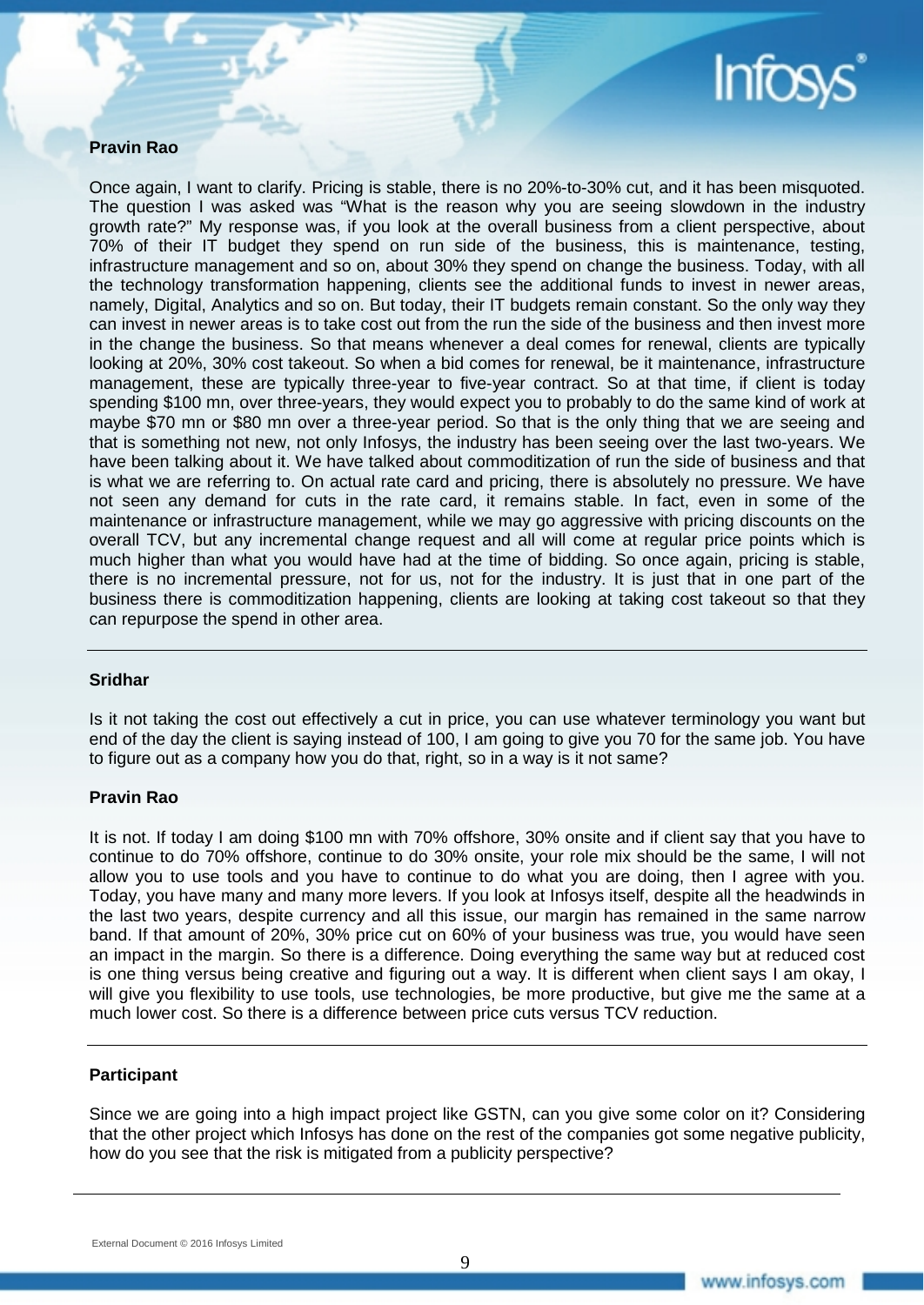

# **Pravin Rao**

We are on track to deliver on GSTN. Right now the timeline looks like July  $1<sup>st</sup>$ . So we are working closely with GSTN in terms of being ready for deployment. It is a very complex project. IT is one part of what happens in GSTN. There is a lot of change happening in the rules. There is eco system, there are ERP players, there are banks, for small businesses they work through what we call as "Suvidha Providers", there are states which have to be ready with the GST system and so on. We do one part of the GST thing which is a critical part but there are a lot of other parts in the ecosystem. We are hopeful that the ecosystem will come together and will be ready for a timely launch on July 1<sup>st</sup>. We will have to try to see. From our perspective, we are trying to make sure that we are geared up for any eventualities. The reality is that, there is a complex project, huge transformation that is going on, perhaps one of the most complex that we have done or we have ever seen. So it is possible. We have to proactively look out and try to see what the potential risks are and try to see how we can mitigate those. We are working very closely with GSTN so that we are ready whenever the launch date is.

# **Participant**

How does that compare with the other transformation projects which you have done in the west. Would you think that it is more complex than what you have done or this is something the expertise which you anyway have and could see that within a month or two all the teething problems would be overcome?

#### **Pravin Rao**

There are two parts to it. In terms of what functionality we are building and other thing, maybe similar to what we have done elsewhere. But in terms of the ecosystem and impact it is having in various players in the ecosystem is perhaps most complex. From a timeline perspective as well, it is probably more complex than what we have seen in the past. While we won the project about a year, year and a half back and we have developed based on what our understanding is, but the bill got passed a month later and then there have been changes and many of the rules got defined recently. So there has been a waste of time in terms of implementing based on it. But barring that I think from a system perspective, the complexity is similar to what we have seen. We have worked on post office modernization, we have worked on the income tax and other things. But here, this year the number of ecosystem players, the impact it could have and all is probably much more useful, we have to be mindful of that.

# **Parag Gupta**

Great. I think if there are no more questions, maybe Pravin, just to round it off, we are running out of time, so one last question. I think we generate a lot of focus on acquisitions, M&A, investments in firms that are providing new technologies and we have seen Infosys do quite a bit on that in the last few years. So going forward, how do you think is your focus going to be on M&A? Do you think there is enough that is there available that you are interested in or do you think you have a lot of the capabilities that you believe are important at this point in time?

#### **Pravin Rao**

I think it is a combination. If we have to accelerate the capability build, acquisition is a good way. But we have to be very particular about the acquisition. It has to be in new ways, new technologies and other things. Otherwise, it does not make sense to acquire. We are not acquiring for the sake of growth. We are acquiring primarily from a sake of capability build and accelerating it. But that is only one part of it. A large part of our capability, transformation and build has to come internally. We have to focus a lot more on retraining, reskilling and that has been one of the foundations of Infosys. Right